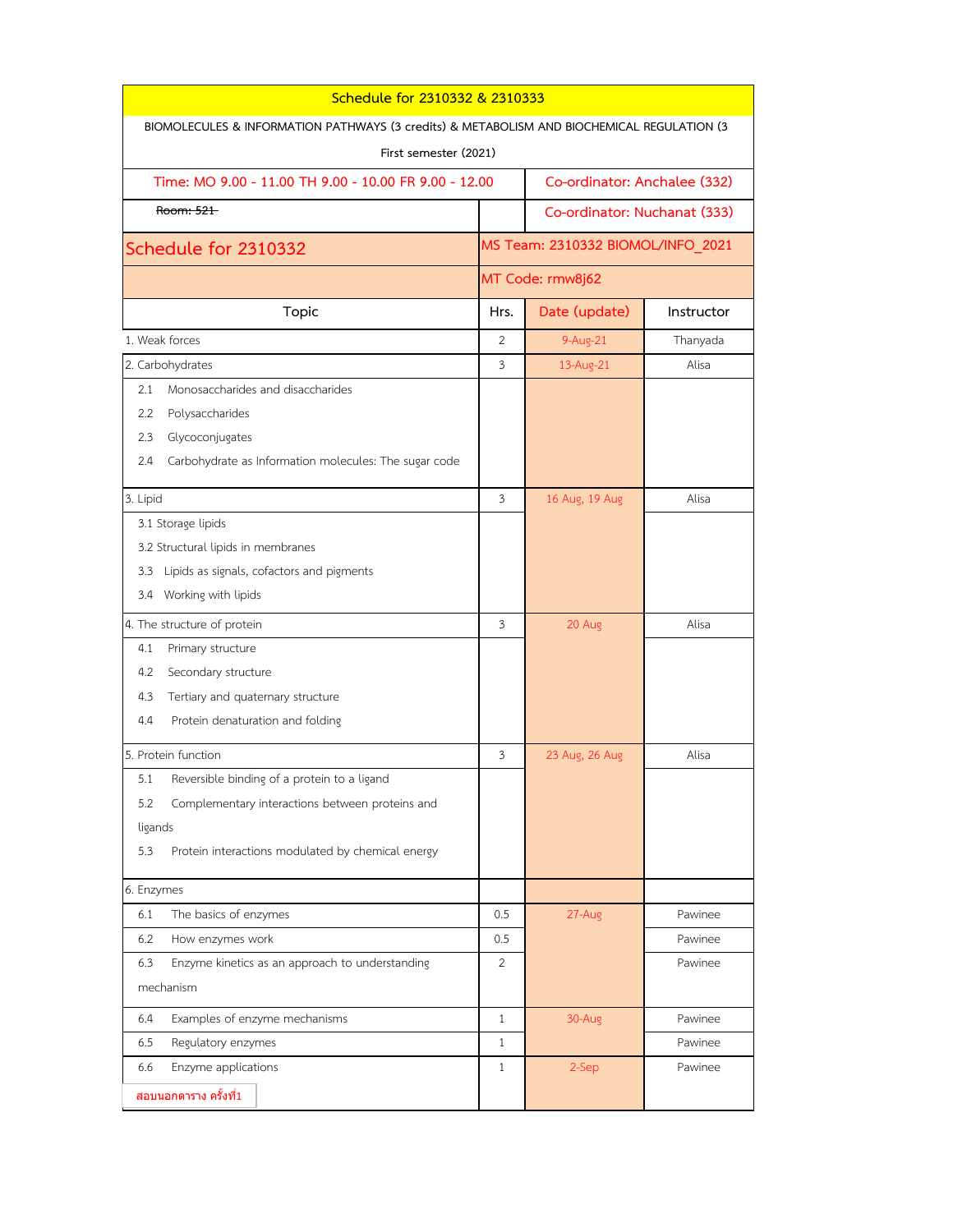| 7. Nucleic acids and information pathways                                  |                |                                 |                                       |           |
|----------------------------------------------------------------------------|----------------|---------------------------------|---------------------------------------|-----------|
| Nucleic acids<br>7.1                                                       | $\overline{2}$ | 3-Sep (9.00-11.00)              | Anchalee                              |           |
| 7.2<br>Gene and chromosomes                                                | $\overline{2}$ | 3-Sep (11.00-12.00), 6-         | Anchalee                              |           |
| 7.3<br>DNA metabolism (replication)                                        | $\overline{2}$ | 6-Sep (10.00-11.00), 9-         | Anchalee                              |           |
| RNA metabolism (transcription)<br>7.4                                      | 2              | 10-Sep (9.00-11.00)             | Anchalee                              |           |
| Protein metabolism (translation)<br>7.5                                    | $\overline{2}$ | 10-Sep (11.00-12.00),           | Anchalee                              |           |
| 7.6<br>Regulation of gene expression                                       | 4              | 13-Sep (10.00-11.00,            | Anchalee                              |           |
| DNA technology<br>7.7                                                      | 3              | 20 Sep, 23 Sep,                 | Kunlaya                               |           |
| 7.8<br>Protein technology                                                  | 3              | 24-Sep                          | Kunlaya                               |           |
| Mid-term examination: สอบ 27 Sep - 1 Oct 2021 [01-Oct-2021, 13:00 - 16:00] |                |                                 |                                       |           |
| Schedule for 2310333                                                       |                | MS Teams: Met Reg(64)           |                                       |           |
| Mycourseville: 2310333, password: "2310333"                                |                | Team code: l755j7r              |                                       |           |
| Topic                                                                      | Hrs.           | Learning method                 | Date (update)                         | Instructo |
| Biological membranes and transport                                         | 6              | Live online class:              | 4-Oct, 7-Oct, 8-Oct                   | Kittikhun |
| Biochemical Signaling                                                      | 5              | MT                              | 11-Oct, 14-Oct, 15-                   | Kittikhun |
| Bioenergetics                                                              | $\overline{2}$ |                                 | 15-Oct (13.00-15.00)                  | Vorrapon  |
| Glycolysis and gluconeogenesis                                             | 4              | Live online class:<br><b>MT</b> | 15-Oct (15.00-<br>16.00), 18-Oct, 21- | Vorrapon  |
| The metabolism of glycogen in animal                                       | $\overline{2}$ |                                 | $\bigcap_{r=1}$<br>25-Oct             | Vorrapon  |
| The citric acid cycle<br>สอบนอกตาราง ครั้งที่2                             | 3              |                                 | 28-Oct, 29-Oct<br>$(9.00 - 11.00)$    | Vorrapon  |
| Oxidative phosphorylation and photophosphorylation                         | 3              | Live online class:              | 1-Nov, 4-Nov                          | Nuchanat  |
| Carbohydrate biosynthesis in plants                                        | $\overline{2}$ | MT                              | 5-Nov (9.00-11.00)                    | Nuchanat  |
| Fatty acid catabolism                                                      | 3              |                                 | 8-Nov, 11-Nov                         | Nuchanat  |
| Lipid biosynthesis                                                         | 3              | VDO clip                        | 12-Nov                                | Nuchanat  |
| Amino acid metabolism                                                      | 2              |                                 | 15-Nov                                | Kittikhun |
| Biosynthesis and degradation of nucleotides                                | $\overline{2}$ | Live online<br>class: MT        | 18-Nov, 19-Nov                        | Kittikhun |
|                                                                            |                |                                 | $(9.00 - 10.00)$                      |           |
|                                                                            |                |                                 |                                       |           |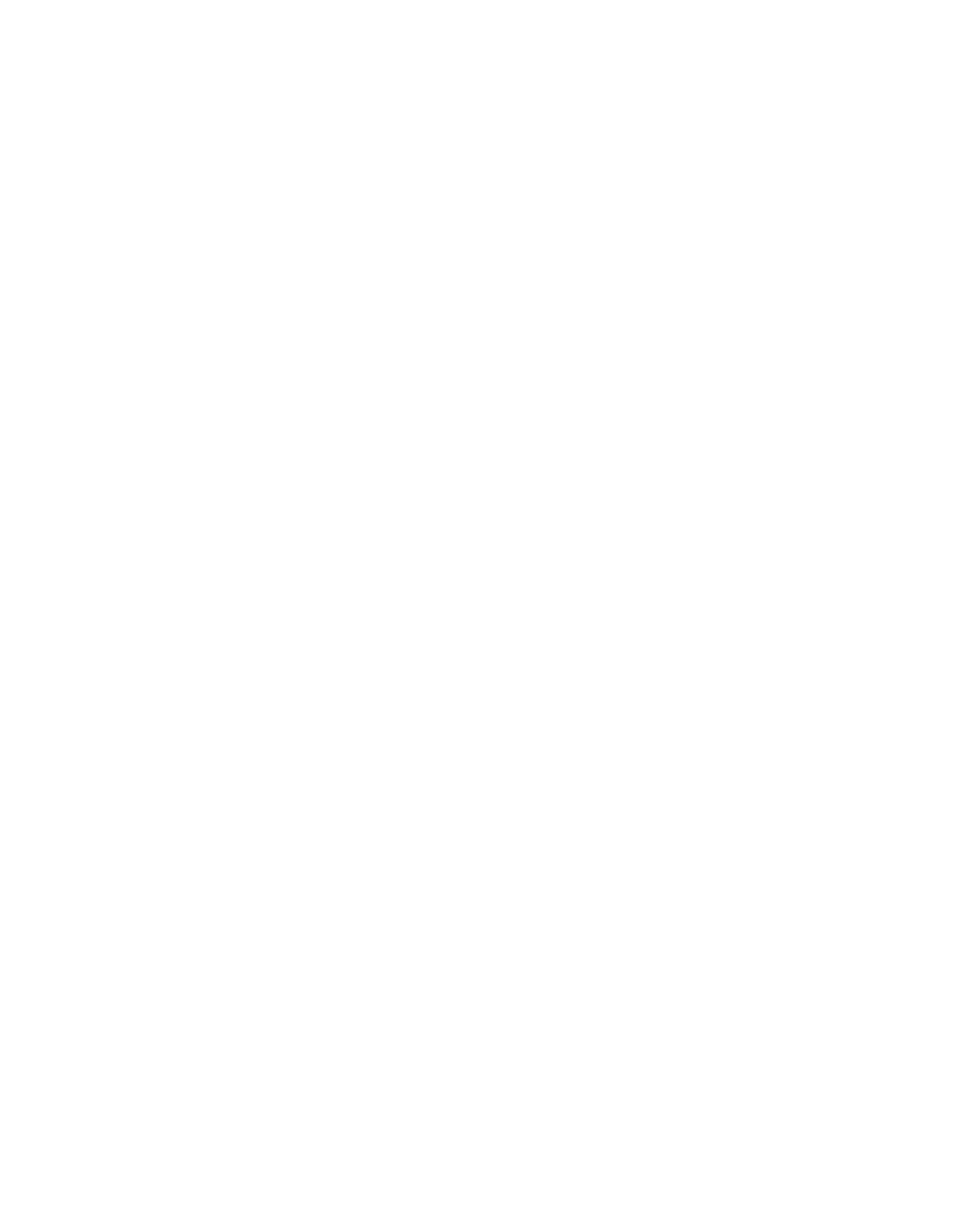| ประเภทวิชา | บรรยาย (ไม่มีค่าตอบแทน) |
|------------|-------------------------|
| จำนวนหน่วย |                         |
| จำนวนนิสิต | #RFF!                   |
| เวลาสอนรวม | 83                      |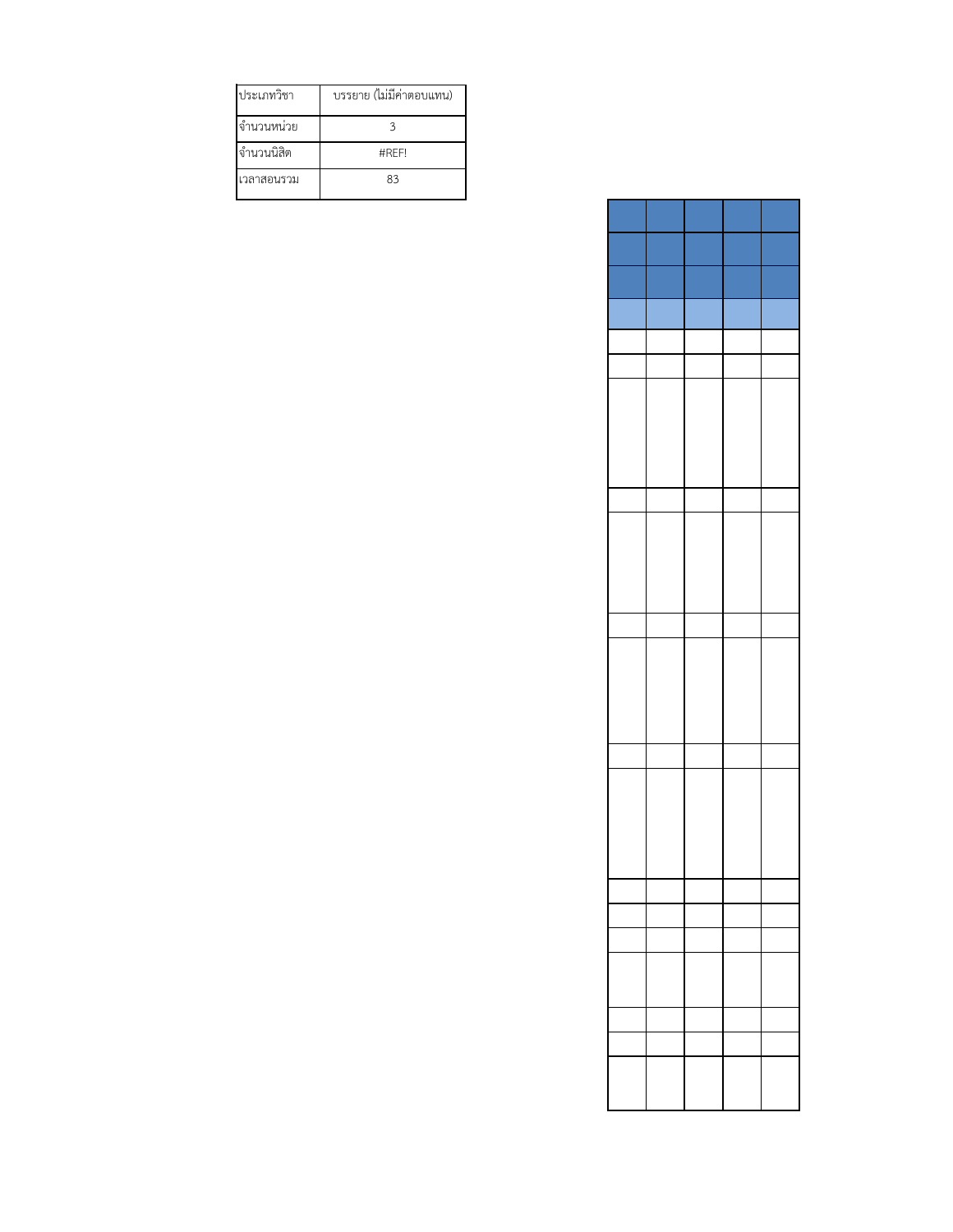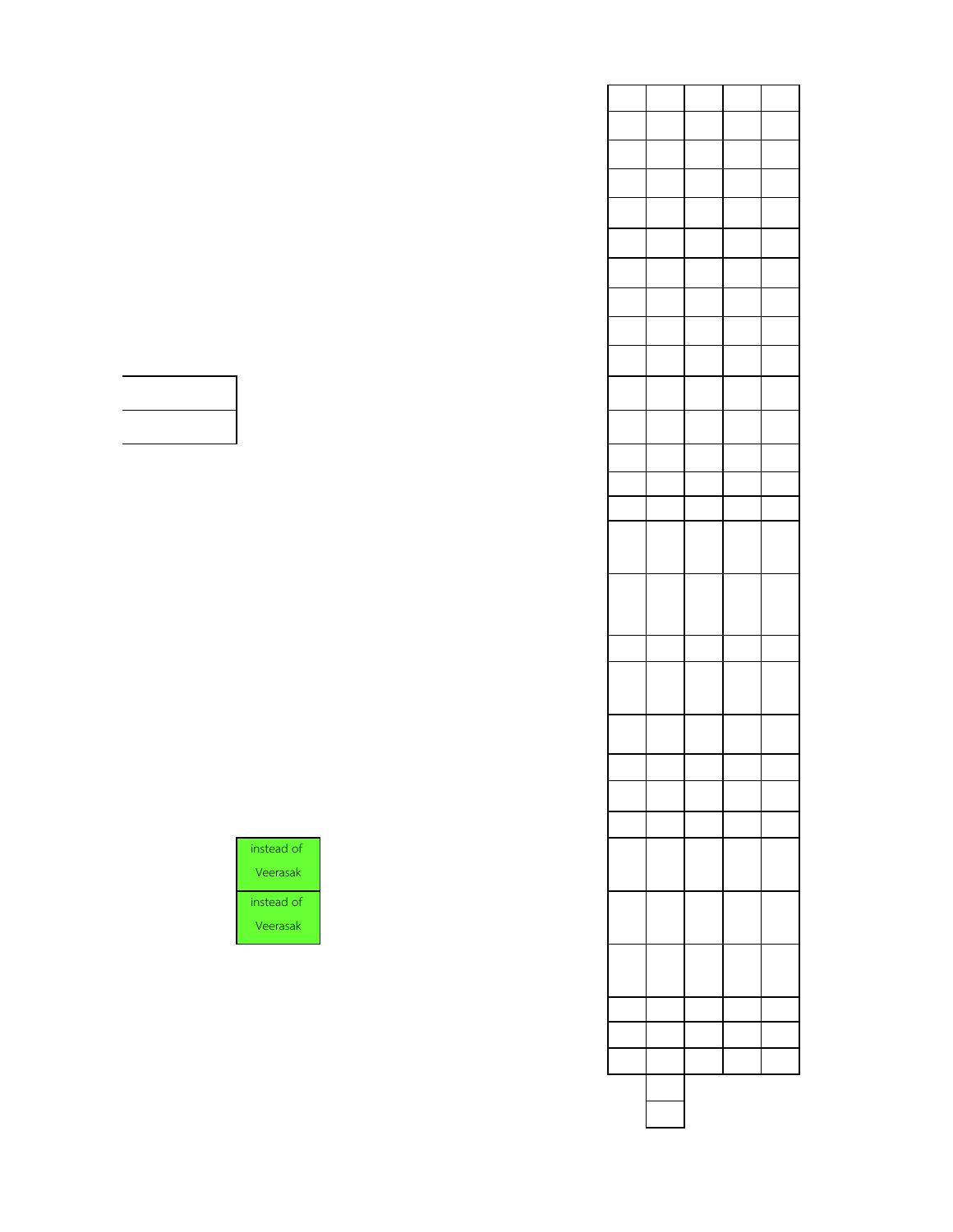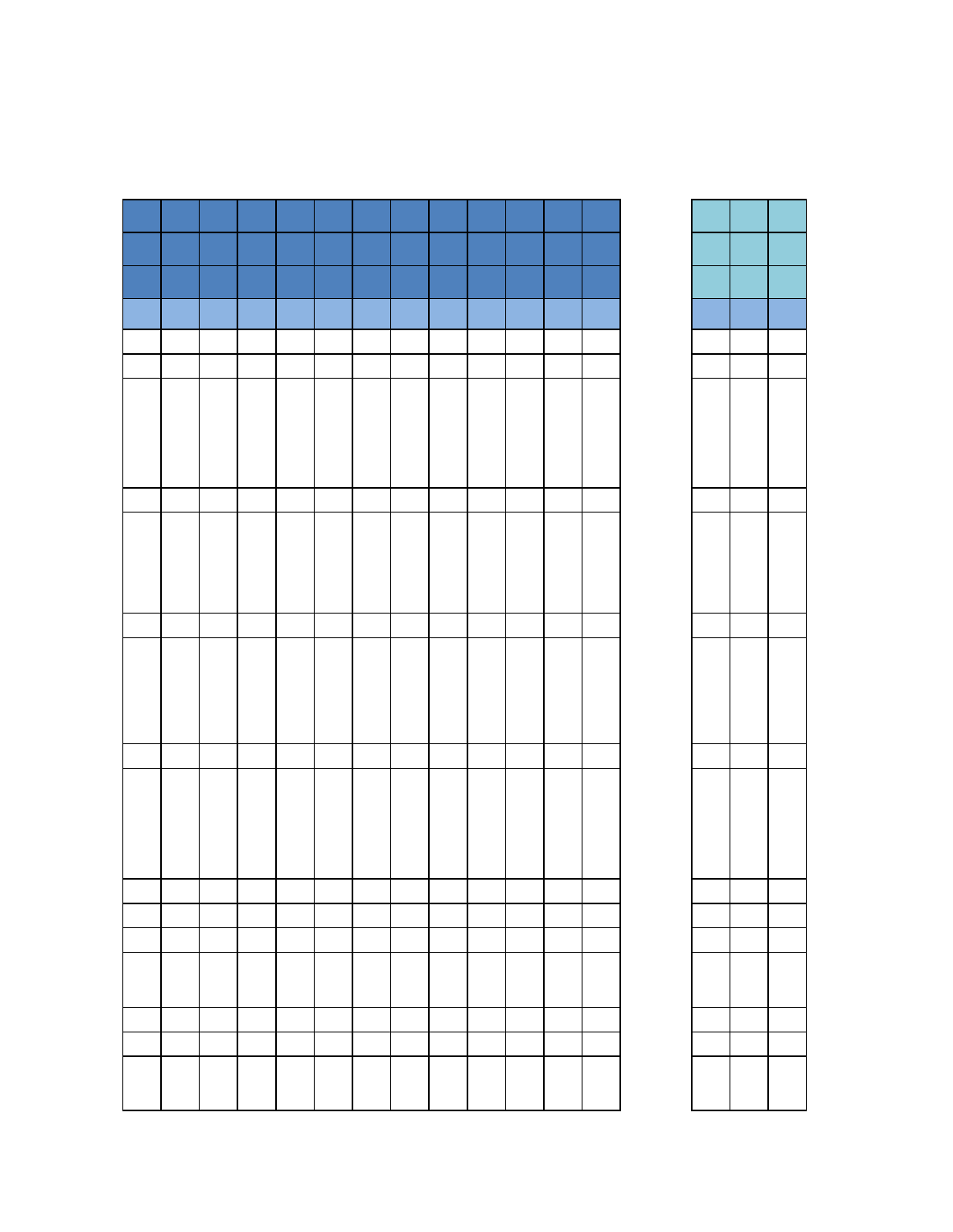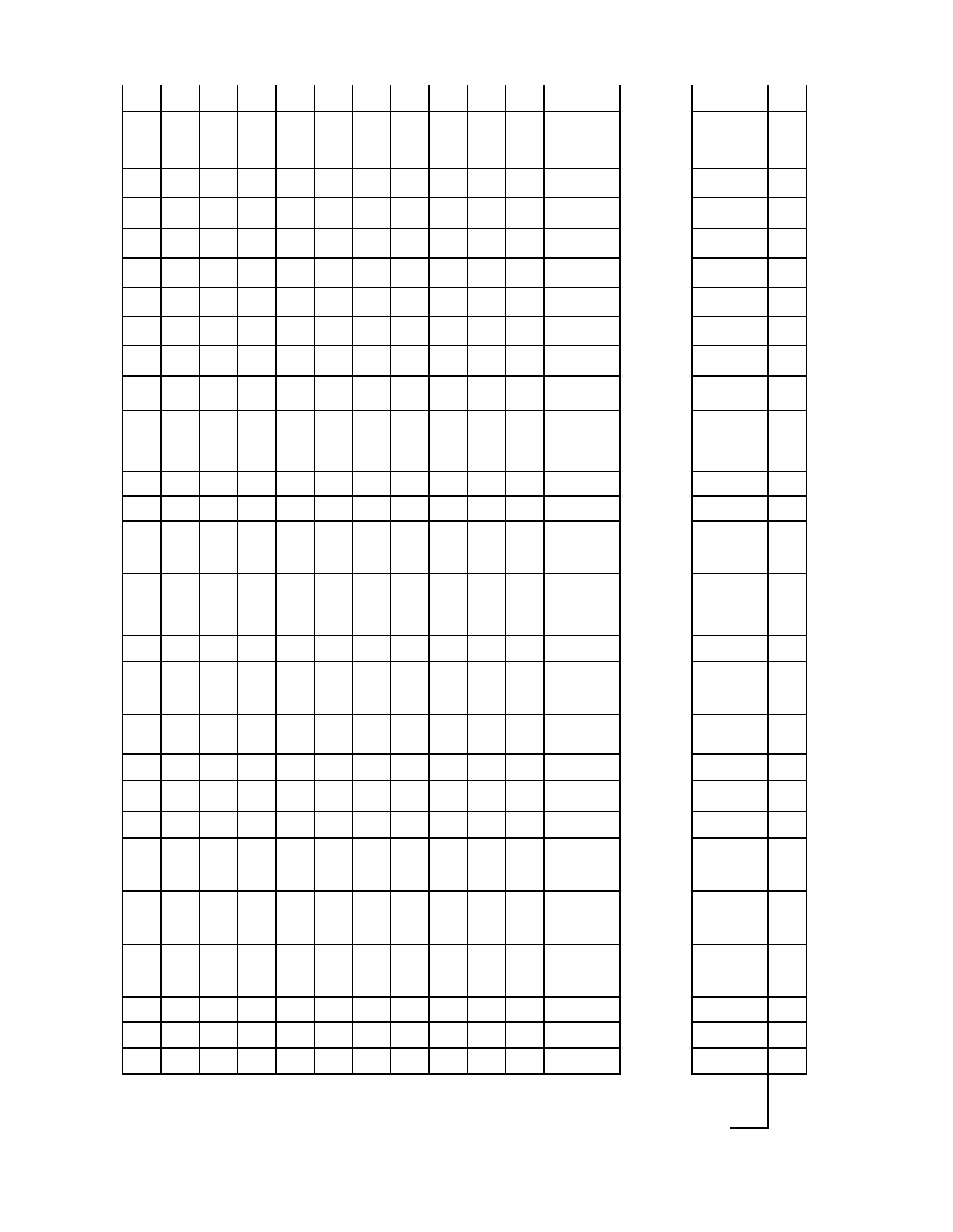$\Box$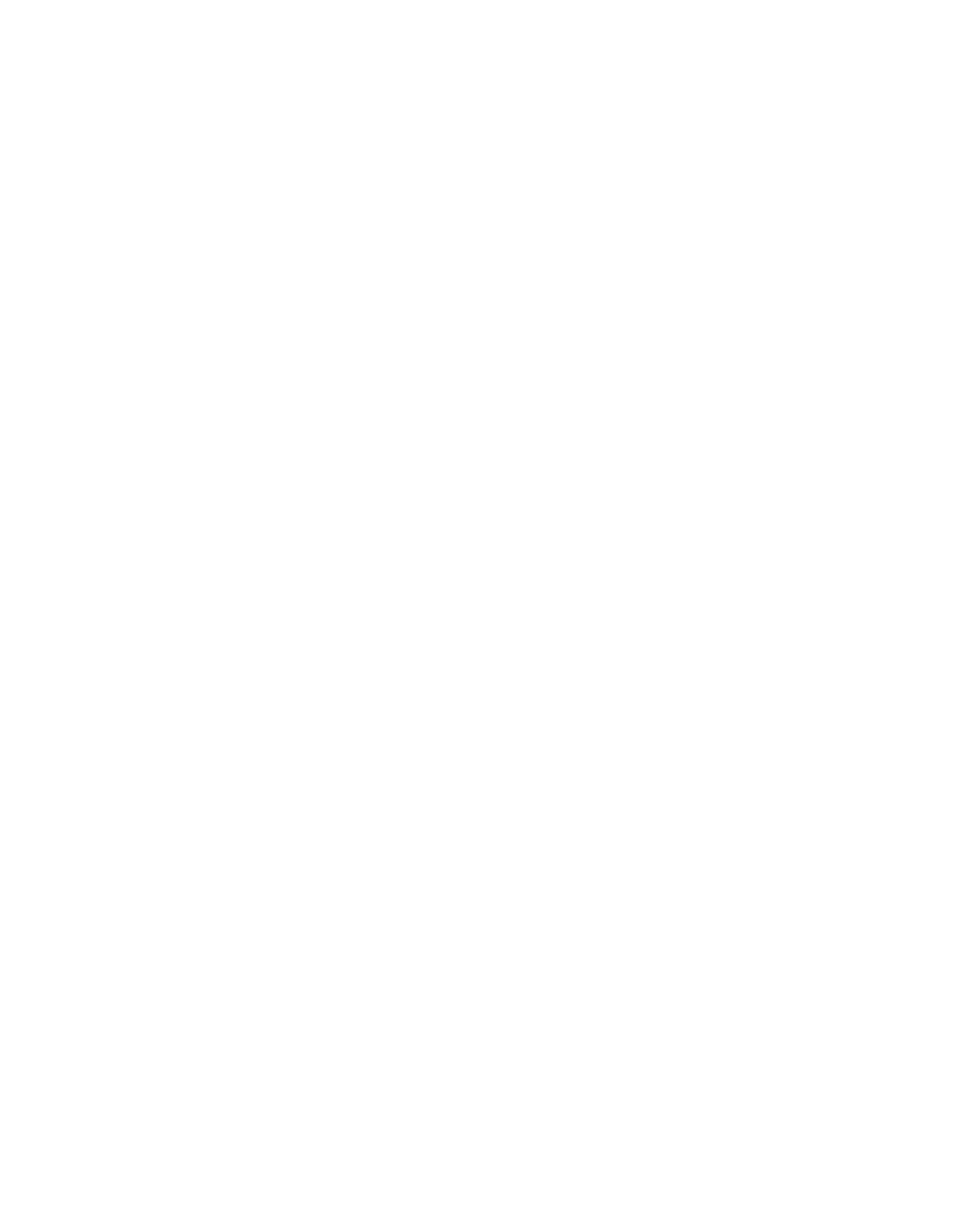|  |  |  |  |  |  | 0.00        | 0.00                   | 0.00     | 0.00                   |
|--|--|--|--|--|--|-------------|------------------------|----------|------------------------|
|  |  |  |  |  |  |             |                        |          |                        |
|  |  |  |  |  |  |             |                        |          |                        |
|  |  |  |  |  |  |             |                        |          |                        |
|  |  |  |  |  |  | ${\bf SAS}$ | TR                     | SCR      | $\mathbf{K}\mathbf{W}$ |
|  |  |  |  |  |  | 0.00        | $0.00\,$               | $0.00\,$ | $0.00\,$               |
|  |  |  |  |  |  | 0.00        | $0.00\,$               | $0.00\,$ | $0.00\,$               |
|  |  |  |  |  |  | 0.00        | 0.00                   | $0.00\,$ | $0.00\,$               |
|  |  |  |  |  |  |             |                        |          |                        |
|  |  |  |  |  |  |             |                        |          |                        |
|  |  |  |  |  |  |             |                        |          |                        |
|  |  |  |  |  |  | 0.00        | 0.00                   | $0.00\,$ | $0.00\,$               |
|  |  |  |  |  |  | $0.00\,$    | 0.00                   | 0.00     | $0.00\,$               |
|  |  |  |  |  |  |             |                        |          |                        |
|  |  |  |  |  |  |             |                        |          |                        |
|  |  |  |  |  |  |             |                        |          |                        |
|  |  |  |  |  |  | 0.00        | 0.00                   | 0.00     | $0.00\,$               |
|  |  |  |  |  |  | 0.00        | 0.00                   | $0.00\,$ | $0.00\,$               |
|  |  |  |  |  |  |             |                        |          |                        |
|  |  |  |  |  |  |             |                        |          |                        |
|  |  |  |  |  |  |             |                        |          |                        |
|  |  |  |  |  |  | 0.00        | 0.00                   | 0.00     | $0.00\,$               |
|  |  |  |  |  |  | 0.00        | 0.00                   | $0.00\,$ | $0.00\,$               |
|  |  |  |  |  |  |             |                        |          |                        |
|  |  |  |  |  |  |             |                        |          |                        |
|  |  |  |  |  |  |             |                        |          |                        |
|  |  |  |  |  |  |             | $0.00 \t 0.00 \t 0.00$ |          | 0.00                   |
|  |  |  |  |  |  | 0.00        | 0.00                   | 0.00     | $0.00\,$               |
|  |  |  |  |  |  | 0.00        | $0.00\,$               | $0.00\,$ | $0.00\,$               |
|  |  |  |  |  |  | 0.00        | $0.00\,$               | 0.00     | 0.00                   |
|  |  |  |  |  |  |             |                        |          |                        |
|  |  |  |  |  |  | 0.00        | $0.00\,$               | 0.00     | $0.00\,$               |
|  |  |  |  |  |  | 0.00        | $0.00\,$               | 0.00     | $0.00\,$               |
|  |  |  |  |  |  | 0.00        | 0.00                   | 0.00     | 0.00                   |
|  |  |  |  |  |  |             |                        |          |                        |
|  |  |  |  |  |  |             |                        |          |                        |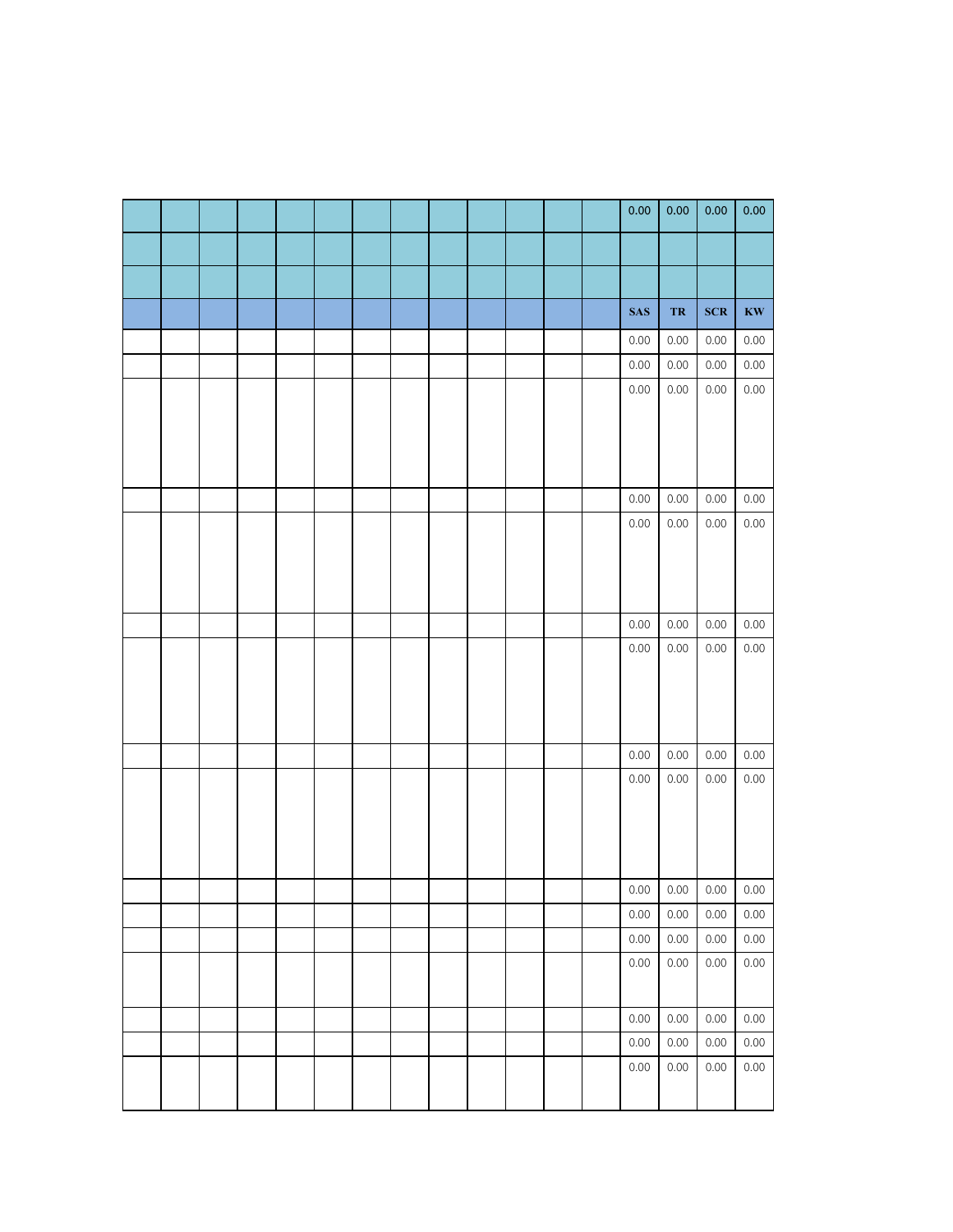|  |  |  |  |  |  | $0.00\,$ | $0.00\,$ | $0.00\,$ | 0.00     |
|--|--|--|--|--|--|----------|----------|----------|----------|
|  |  |  |  |  |  | $0.00\,$ | 0.00     | 0.00     | $0.00\,$ |
|  |  |  |  |  |  |          |          |          |          |
|  |  |  |  |  |  | $0.00\,$ | 0.00     | $0.00\,$ | $0.00\,$ |
|  |  |  |  |  |  | $0.00\,$ | $0.00\,$ | 0.00     | $0.00\,$ |
|  |  |  |  |  |  | $0.00\,$ | $0.00\,$ | 0.00     | $0.00\,$ |
|  |  |  |  |  |  | $0.00\,$ | 0.00     | 0.00     | $0.00\,$ |
|  |  |  |  |  |  | $0.00\,$ | $0.00\,$ | $0.00\,$ | $0.00\,$ |
|  |  |  |  |  |  |          |          |          |          |
|  |  |  |  |  |  | $0.00\,$ | $0.00\,$ | $0.00\,$ | $0.00\,$ |
|  |  |  |  |  |  | $0.00\,$ | $0.00\,$ | $0.00\,$ | $0.00\,$ |
|  |  |  |  |  |  | $0.00\,$ | 0.00     | $0.00\,$ | $0.00\,$ |
|  |  |  |  |  |  | $0.00\,$ | $0.00\,$ | $0.00\,$ | $0.00\,$ |
|  |  |  |  |  |  |          |          |          |          |
|  |  |  |  |  |  |          |          |          |          |
|  |  |  |  |  |  |          |          |          |          |
|  |  |  |  |  |  |          |          |          |          |
|  |  |  |  |  |  |          |          |          |          |
|  |  |  |  |  |  |          |          |          |          |
|  |  |  |  |  |  | 0%       | 0%       | 0%       | $0\%$    |
|  |  |  |  |  |  | $0.00\,$ | 0.00     | $0.00\,$ | 0.00     |
|  |  |  |  |  |  | $0.00\,$ | 0.00     | $0.00\,$ | $0.00\,$ |
|  |  |  |  |  |  |          |          |          |          |
|  |  |  |  |  |  |          |          |          |          |